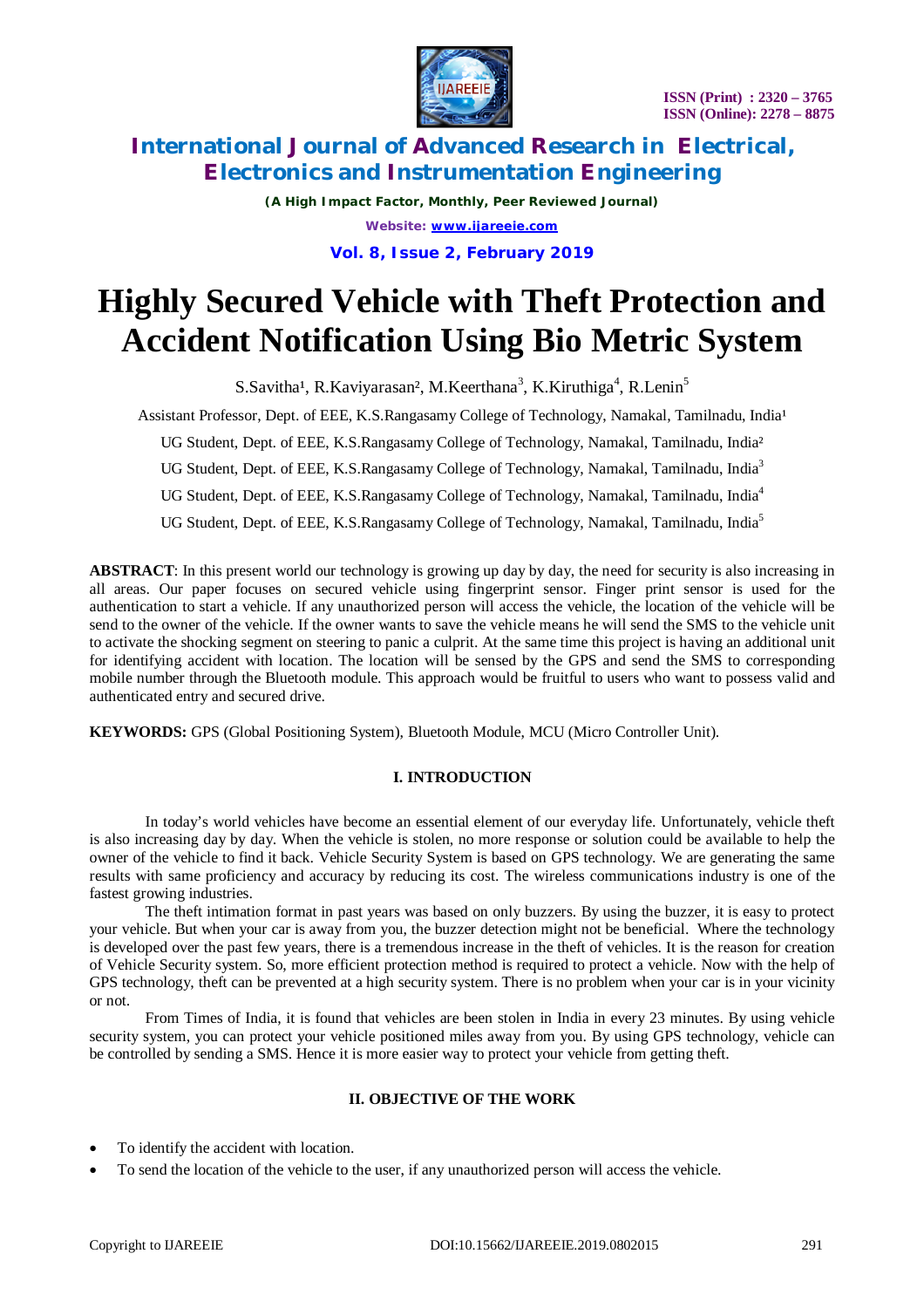

*(A High Impact Factor, Monthly, Peer Reviewed Journal)*

*Website: [www.ijareeie.com](http://www.ijareeie.com)*

# **Vol. 8, Issue 2, February 2019**

 To save the vehicle means the user can send the SMS to the vehicle unit it will activate the shocking segment on steering.

# **III. BIOMETRIC SYSTEM**

Fingerprint authentication refers to the automated method of verifying a match between human fingerprints. Fingerprints are one of many forms of biometrics which is used to identify individuals and verify their identity. The analysis of fingerprints for matching purposes generally requires the comparison of several features of the finger print pattern. It has unique features found within the patterns. It is also necessary to know the structure and properties of human skin in order to employ some of the imaging technologies.

#### **Patterns**

The three basic patterns of fingerprint ridges are listed below:

- **Arch:** The ridges enter from one side of the finger, rise in the center forming an arc, and then exit the other side of the finger.
- Loop: The ridges enter from one side of a finger, form a curve, and then exit on that same side.
- **Whorl:** Ridges form circularly around a central point on the finger.

### **IV. BLOCK DIAGRAM**

The block diagram of vehicle theft and accident notification system is shown in Figure 1.



**Figure 1. Block Diagram**

The components used for this project is LCD, limit switch, finger print sensor, GPS and Bluetooth module.

# **A. BLUETOOTH MODULE**

Bluetooth module is designed for transparent wireless serial communication. Once it is paired to a master Bluetooth device such as computer, smart phones its operation becomes transparent to the user. Data can be received through the serial input is immediately transmitted over the air. When the module receives data, it is sent out through the serial interface exactly at it is received. Some of the features are listed below

- Bluetooth v2.0+EDR
- 2.4GHz ISM band frequency
- Default baud rate: 9600
- Power supply: 3.6V to 6V DC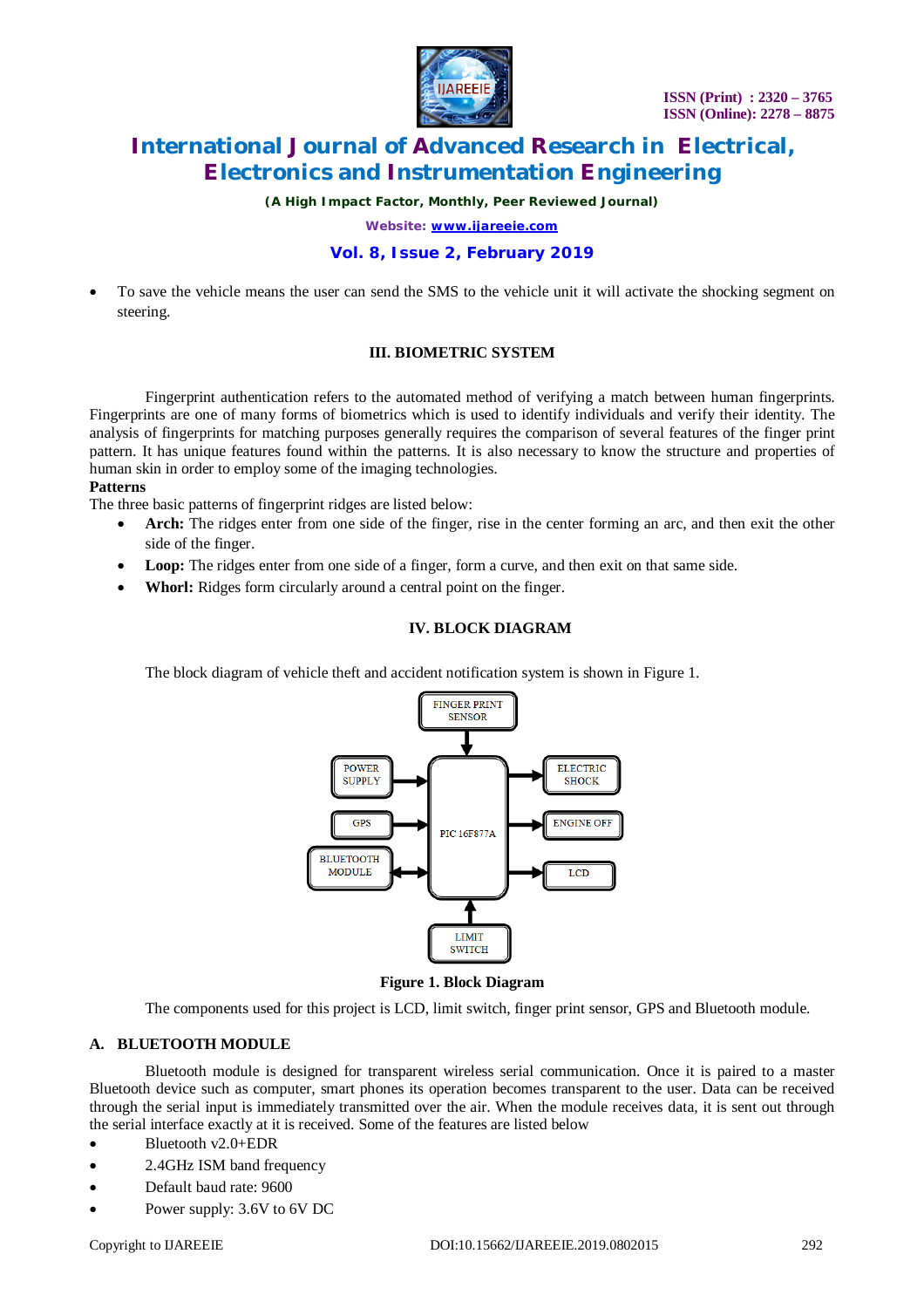

*(A High Impact Factor, Monthly, Peer Reviewed Journal)*

*Website: [www.ijareeie.com](http://www.ijareeie.com)*

# **Vol. 8, Issue 2, February 2019**

Passkey: 1234

### **B. FINGER PRINT SENSOR**

A fingerprint sensor is an electronic device used to capture a digital image of the fingerprint pattern which is known as live scan. This live scan is digitally processed to create a biometric template which is stored and used to find the correct match. It can be classified as 3 types. They are,

- i. Optical based fingerprint sensor
- ii. Ultrasonic based fingerprint sensor
- iii. Capacitance based fingerprint sensor

Mostly optical type finger print sensor is used widely.

#### **Optical finger print sensor**

Optical fingerprint imaging involves capturing a digital image of the finger print using visible light. The top layer of the sensor, where the finger is placed, is called as the touch surface.

The light hitting on the CCD forms pixels which are collectively joined to form an image and is created by electrical signal. These pixels are converted using ADC to make a digital image. Finally the image will be compared with the existing stored images.



**Figure 2. Scanning Device**

The scanning device consists of a glass plate; on top of which you are supposed to place your finger is shown in Figure 2. After the scanning takes place, an inverted image of the finger is obtained. Where the ridges can be spotted by the darker areas in which the light reflection is greater and the valleys can be spotted by the lighter areas, where the light reflected is lesser.

The scanner is designed to recheck the image captured. The scanner will check whether the image captured has satisfactory pixel darkness. If any problem is obtained in the checking process, the image will be rejected and the suitable adjustments will be made so as to get a better quality picture.

### **C. LIQUID CRYSTAL DISPLAY**

LCD (Liquid Crystal Display) is an electronic display module which is used in a wide range of applications. A 16x2 LCD display is very basic module and is commonly used in various devices and circuits. A 16x2 LCD means it can display 16 characters per line and each character is displayed in 5x7 pixel matrix. Command and data are the two registers of LCD where the command register stores the command instructions given to the LCD. An instruction is given to the LCD for the operation of predefined task like

- $\triangleright$  Initializing it
- > Clearing its screen,
- $\triangleright$  Setting the cursor position,
- $\triangleright$  Controlling display & etc.

The data register stores the data that is to be displayed on the LCD. The data is the ASCII value which is displayed on the LCD.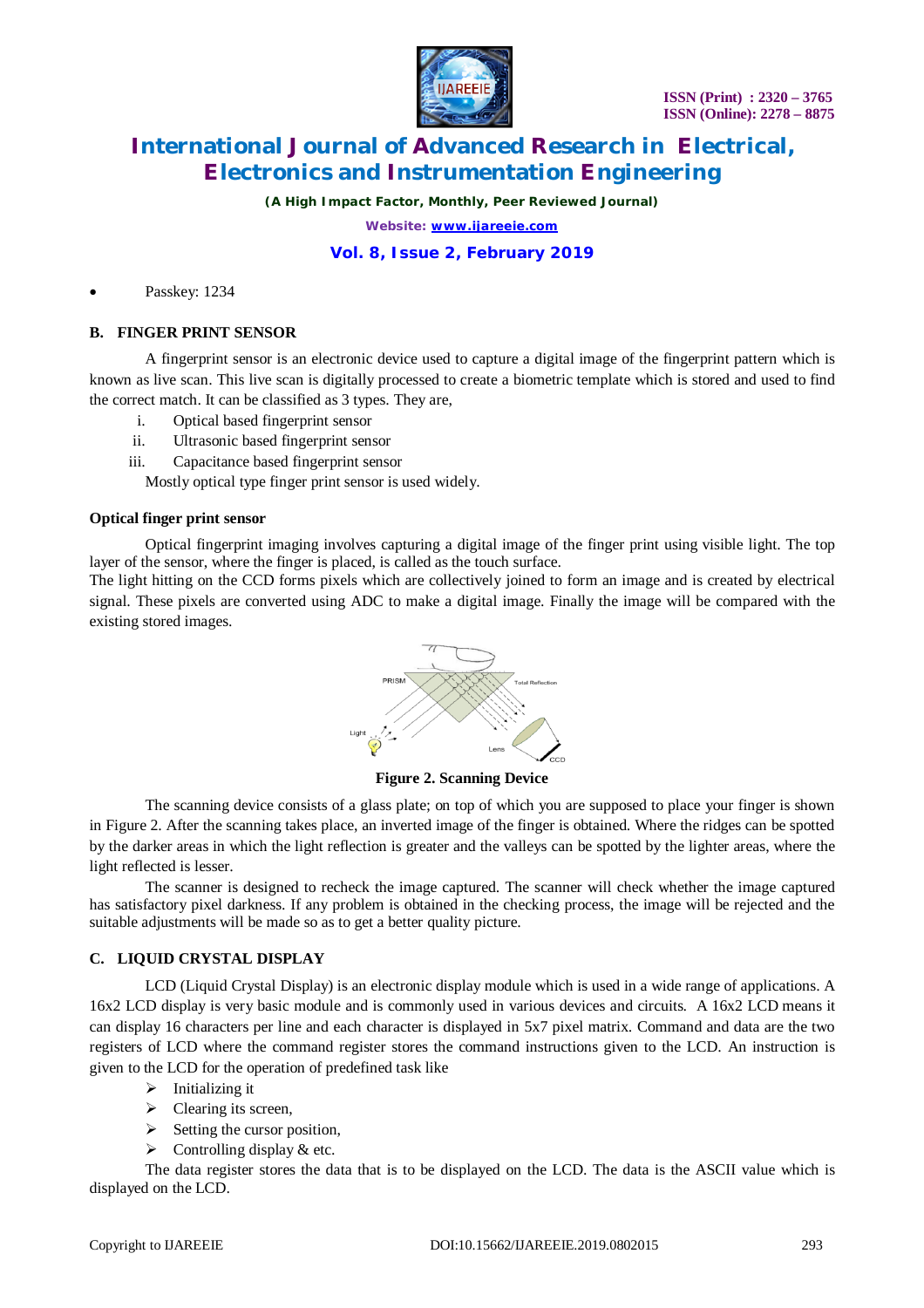

*(A High Impact Factor, Monthly, Peer Reviewed Journal)*

*Website: [www.ijareeie.com](http://www.ijareeie.com)*

# **Vol. 8, Issue 2, February 2019**

### **D. MICROCONTROLLER**

PIC16F877 Microcontroller belongs to a class of 8-bit microcontrollers of RISC architecture. It has 8kb flash memory to store a written program. Memory made in FLASH technology can be programmed and cleared which makes the microcontroller suitable for device development. It has data memory that is to be saved when there is no power supply. It is mainly used for storing important data that must not be lost if power supply suddenly stops.

# **E. LIMIT SWITCH**

It can automatically monitor and indicate whether the movement limits of a particular device have been exceeded. A standard industrial limit switch is an electromechanical device that contains an actuator is linked to a series of contacts. When an object meets the actuator, the limit switch triggers the contacts to either form or break an electrical connection.

The contact symbol shows whether the device is normally open or normally closed. The symbol for a "normally open held closed" state indicates the open contact. Likewise, a limit switch has a symbol for a "normally closed held open" will have a closed wiring design but be held open.

# **V. RESULT AND ANALYSIS**

All the modules are power excited by the power supply unit with the help of 7805 regulator. Whenever the accident is occurred the limit switch gives the digital 5V signal to the microcontroller PIC 16F877A. When the microcontroller receives the accident occurrence signal, it activates the transmitter UART unit. This unit sends the message to the corresponding mobile number. Figure 3 shows the experimental setup of the project work.



**Figure 3. Experimental Setup**

Vehicle theft can also be detected when unauthorized person access the vehicle. Where, sensor interfaced with MCU takes control and start collecting the information of the vehicle from the GPS which are sent to the corresponding mobile number. We can allow the unauthorized person by sending SMS as "access" else by sending SMS as "denied" shocking segment will be operated and engine will not get started.

Hence with this project implementation we can detect the position of the vehicle where the accident has occurred so that we can provide the first aid as early as possible.